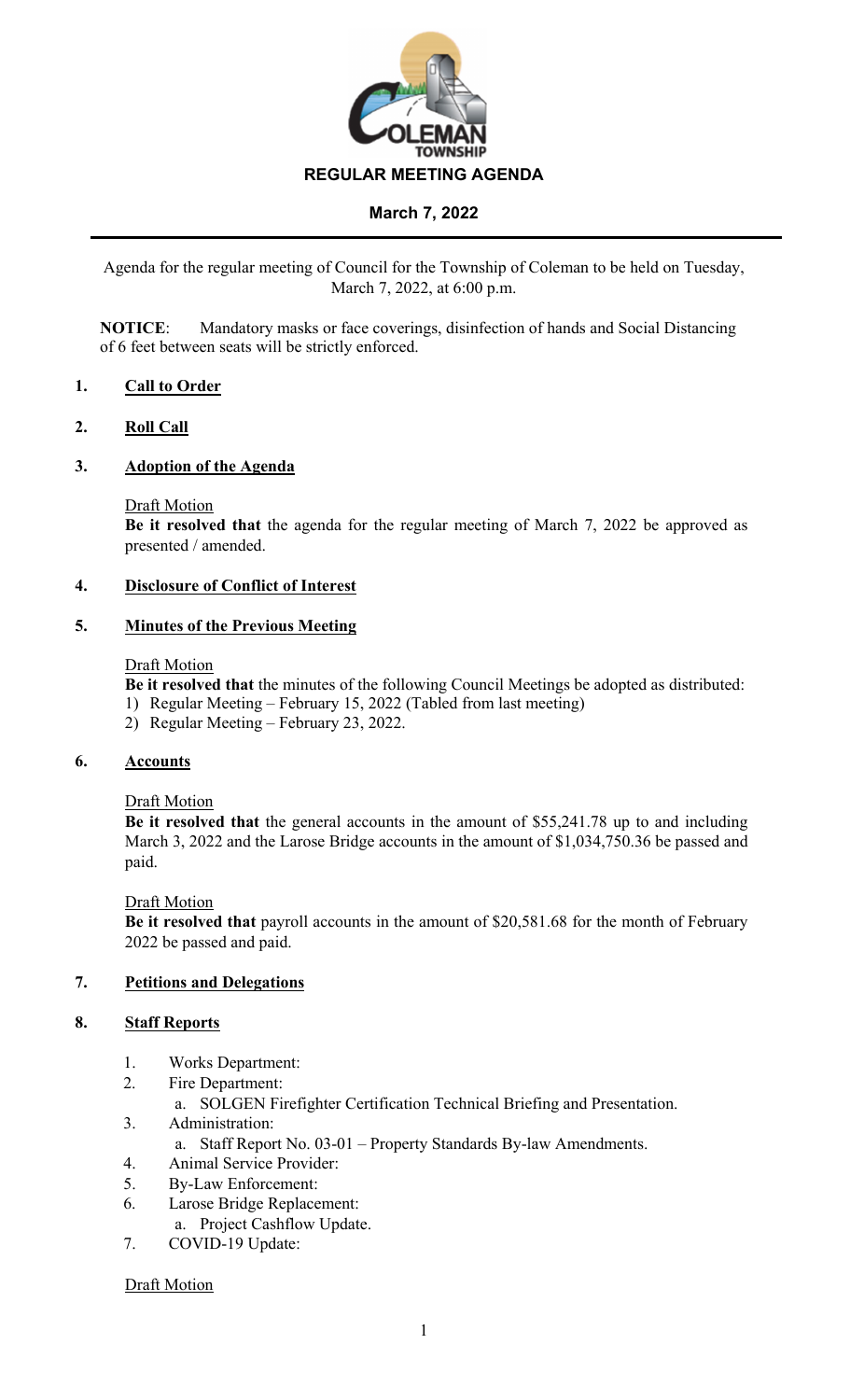

Be it resolved that the Staff Reports be noted and listed in the minutes of this meeting.

# **9. By-laws**

9.1. By-law No. 22-10, being a by-law to enter into a transfer payment agreement with her Majesty the Queen in right of Ontario as represented by the Minister of Northern Development, Mines, Natural Resources and Forestry for Northern Ontario Resource Development Support (NORDS) Fund.

## **10. Business Arising from the Minutes**

## **11. New Business**

- 11.1. Conferences:
	- 11.1.1. 2022 Farmland Forum Flyer March 24, 2022 Online Conference.

## 11.2. Motions:

- 11.2.1. Correspondence from EcoLogix requesting early payment of 2022 annual invoice. (Tabled from last meeting)
- 11.2.2. Coleman Distribution System 2021 Annual Summary Report prepared by OCWA.
- 11.2.3. Correspondence from the Little Claybelt Homesteaders Museum dated February 28, 2022 requesting a donation of \$200.

## **12. Committee Reports**

- 12.1 Public Works
- 12.2 Finance
- 12.3 Government Liaison, TeMAG and TMA
- 12.4 Tourism & Recreation

# **13. Correspondence**

| <b>Item</b><br>No. | <b>Received</b><br>Date | Originator                                               | <b>Subject</b>                                                                                              |  |
|--------------------|-------------------------|----------------------------------------------------------|-------------------------------------------------------------------------------------------------------------|--|
| 13.1               | February 25             | Town of Plympton-Wyoming                                 | Dissolve Ontario Land Tribunal                                                                              |  |
| 13.2               | February 23             | Township of<br>Alnwick/Haldimand                         | Proclamation – Year of the Garden                                                                           |  |
| 13.3               | March 1                 | <b>Association of Municipalities</b><br>of Ontario       | AMO Policy Update – Housing Task<br>Force Response and Ontario Health<br>Team (OHT) Funding Requests        |  |
| 13.4               | February 22             | Town of Aurora                                           | Request to Dissolve Ontario Land<br>Tribunal (OLT)                                                          |  |
| 13.5               | February 24             | Town of Bracebridge                                      | <b>Hospital Capital Funding</b>                                                                             |  |
| 13.6               | February 23             | The County of Prince Edward                              | Request for Action related to<br>"Renovictions" and other bad faith<br>evictions                            |  |
| 13.7               | February 21             | Earlton-Temiskaming<br><b>Regional Airport Authority</b> | Manager's Report for October 2021,<br>November 2021, December 2021,<br>January 2022; Financials for October |  |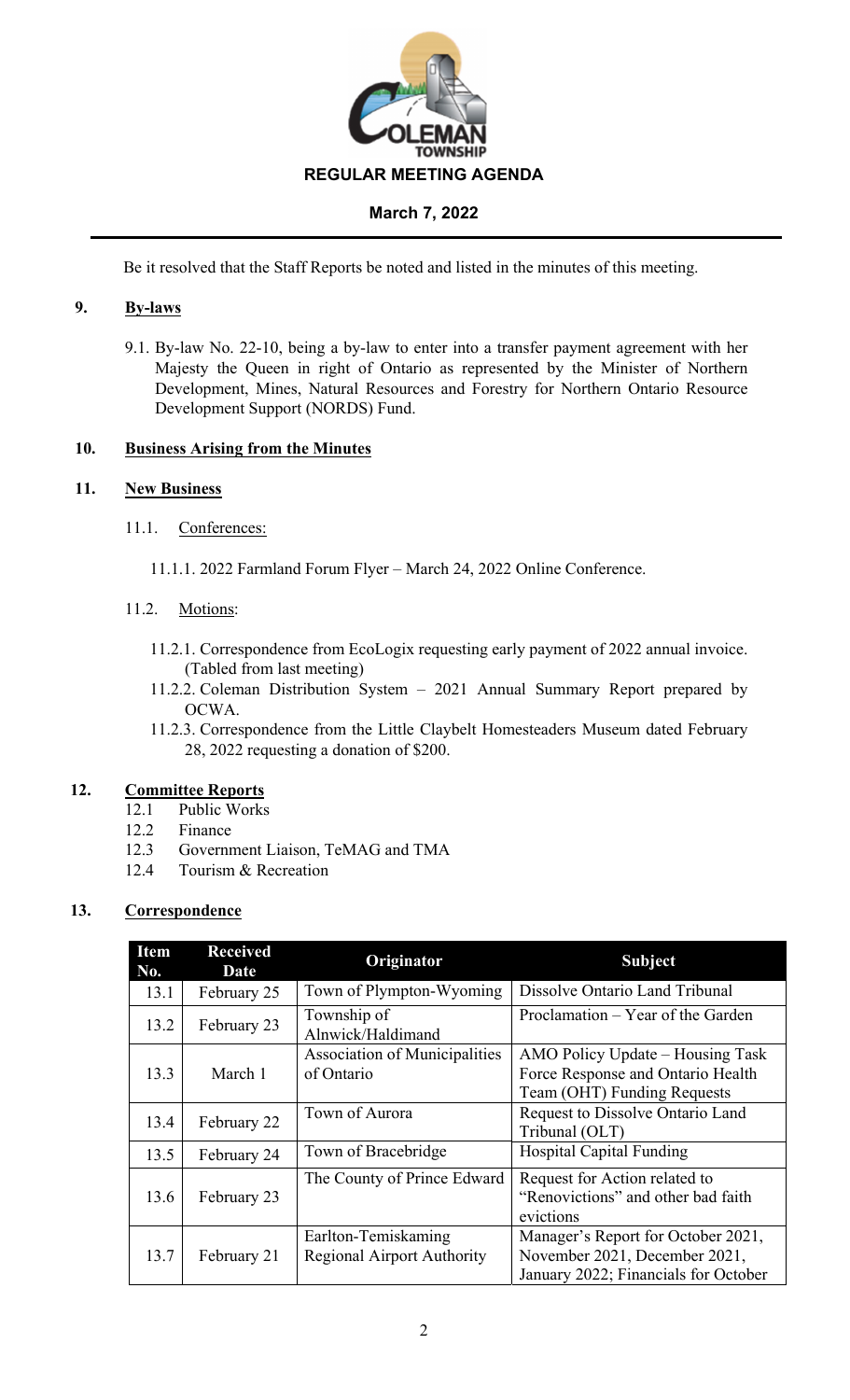

|       |             |                          | 2021, November 2021, December       |  |
|-------|-------------|--------------------------|-------------------------------------|--|
|       |             |                          | 2021, January 2022; and, Minutes of |  |
|       |             |                          | November 18, 2021.                  |  |
| 13.8  | February 18 | Town of Gravenhurst      | Dissolution of the Ontario Land     |  |
|       |             |                          | Tribunal                            |  |
| 13.9  | February 22 | Town of Kingsville       | Resolution of the Ontario Land      |  |
|       |             |                          | Tribunal                            |  |
| 13.10 | February 28 | City of Markham          | Dissolve Ontario Land Tribunal      |  |
|       |             |                          | (OLT)                               |  |
| 13.11 | February 18 | Norfolk County           | Year of the Garden Proclamation     |  |
| 13.12 | February 28 | Municipality of Shuniah  | Resolution Supported – Joint and    |  |
|       |             |                          | Several Reform                      |  |
| 13.13 | February 25 | Town of South Bruce      | Municipal Accommodation Tax and     |  |
|       |             | Peninsula                | Crown Campgrounds                   |  |
| 13.14 | February 17 | City of Thorold          | Dissolve Ontario Land Tribunal      |  |
| 13.15 | February 28 | Timiskaming Health Unit  | Roadmap Exit Step for business      |  |
| 13.16 | March 3     | Timiskaming Health Unit  | Passive Screening Required          |  |
| 13.17 | March 2     | Regional Municipality of | Regional Council Decision – Town of |  |
|       |             | York                     | Aurora Resolution - Request to      |  |
|       |             |                          | Dissolve Ontario Land Tribunal      |  |
|       |             |                          | (OLT)                               |  |

## Draft Motion

Be it resolved that correspondence items 13.1 to 13.17 be noted, filed and recorded in the minutes of this meeting.

## **14. Notice of Motion**

# **15. In camera (closed) session**

#### Draft Motion

**Whereas** Section 239(2) states that a meeting or part of a meeting may be closed to the public if the subject matter being considered is:

- (b) personal matters about an identifiable individual, including municipal or local board employees;
- (d) labour relations or employee negotiations;
- (e) litigation or potential litigation, including matters before administrative tribunals, affecting the municipality or local board;

**Be it resolved that** Council agrees to convene in closed session at \_\_\_\_\_\_\_\_ p.m. to discuss the following matters:

- 1. Human Resources Update.
- 2. Chitaroni Litigation Update.

#### Draft Motion:

**Be it resolved that** Council agrees to reconvene in open session at \_\_\_\_\_\_\_ p.m. with/without a report.

#### **16. Confirmatory By-law**